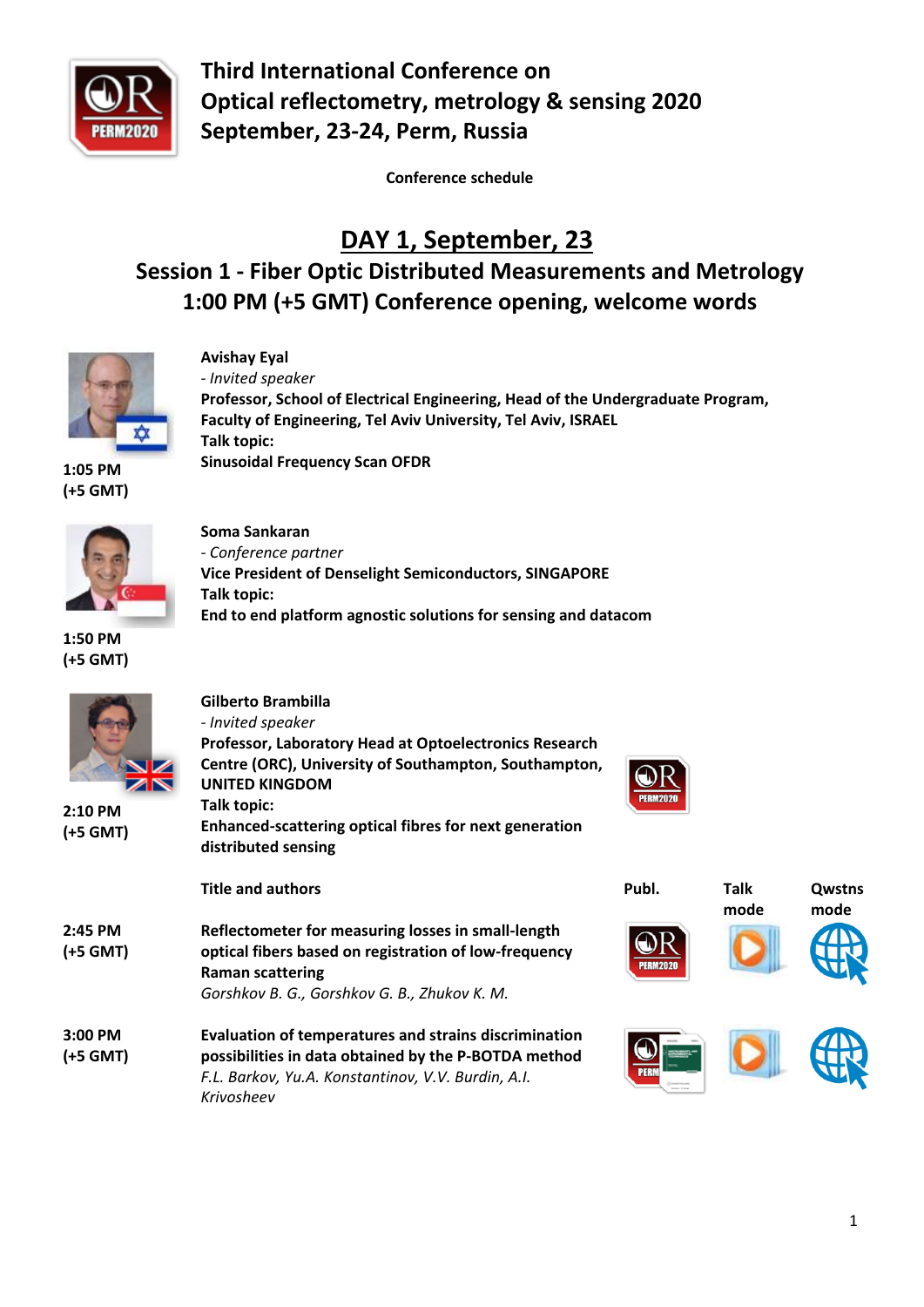



| $4:00$ PM<br>(+5 GMT) | Some features of fiber optic lines monitoring using<br>operating optical fibers<br>Bobrov V.I., Greenstein M.L., Zyuzin M.S.                                                                                        |  |
|-----------------------|---------------------------------------------------------------------------------------------------------------------------------------------------------------------------------------------------------------------|--|
| 4:15 PM<br>(+5 GMT)   | On the minimum uncertainty of the attenuation<br>coefficient measurement in a single-mode optical fiber,<br>achievable using Rayleigh reflectometry<br>M.A. Taranov, B.G. Gorshkov, K.M. Zhukov, M.L.<br>Grinshtein |  |
| 4:40 PM<br>(+5 GMT)   | Reflectometry method for measuring the length of active<br>optical fibers<br>Belokrylov M E Konstantinov Yu A - Claude D<br>Seleznev                                                                                |  |

**Boris G. Gorshkov -**

*Belokrylov M.E., Konstantinov Yu.A., Claude D., Seleznev D.A., Stepin A.A., Konin Yu.A., Shcherbakova V.A., Kashina R .R., Latkin K.P.*









# **Session 2 - Distributed and other fiber optic sensors**

| 4:55 PM<br>(+5GMT)  | - Invited speaker, Conference Co-Chair<br>Doctor of Engineering, A.M. Prokhorov Institute<br>of General Physics, Russian Academy of Sciences,<br><b>Moscow, RUSSIA</b><br>Talk topic:<br>Phase OTDR: signal recovery methods, comparative<br>characteristics, sources of errors, applications |  |
|---------------------|-----------------------------------------------------------------------------------------------------------------------------------------------------------------------------------------------------------------------------------------------------------------------------------------------|--|
| 5:20 PM<br>(+5 GMT) | <b>Coherent Optical Frequency Domain Reflectometer</b><br>Based on a Fiber Laser with Self-Sweeping Frequency for<br><b>Sensory Applications</b><br>A. Yu. Tkachenko, N.N. Smolyaninov, M.I. Skvortsov, I.A.<br>Lobach, S.I. Kablukov                                                         |  |
| 5:35 PM<br>(+5 GMT) | Reflectometric measurement of cryogenic temperatures<br>by the method of bosonic components of the Raman<br>scattering registration in an optical fiber<br>Gorshkov B. G., Gorshkov G. B., Zhukov K. M.                                                                                       |  |
| 5:50 PM<br>(+5 GMT) | Achieving an 85-km range of strain & temperature<br>measurements using low coherence Rayleigh<br>reflectometry<br>M.A. Taranov, B.G. Gorshkov, A.E. Alekseev                                                                                                                                  |  |
| 6:05 PM<br>(+5 GMT) | Creation of the database for the Brillouin scattering<br>characteristics in different kinds of single-mode optical<br>fibers<br>Bogachkov I.V., Gorlov N.I.                                                                                                                                   |  |

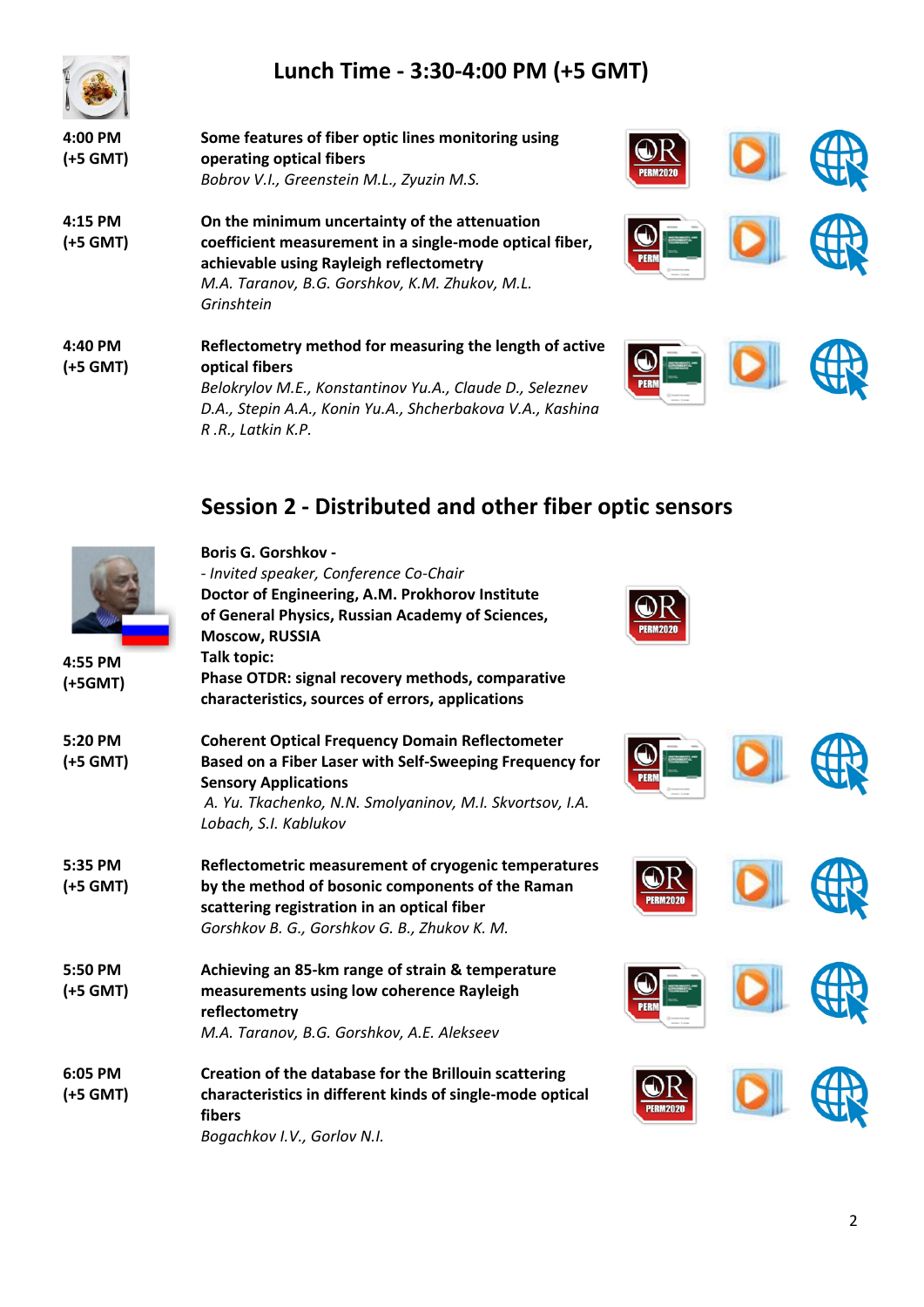## **Posters - 6:40-7:45 PM (+5GMT)**

#### **Preliminary Reflectometric Configuration Of The WDM-PON Transport Domain Of The 5G Mobile Network Radio Access**

*Sakhabutdinov A.Zh., Morozov O.G., Morozov G.A., Nureev I.I., Lustina A.A., Anuchin V.O., Kurbiev I.U., Proskuryakov A.D., Kadushkin V .V., Alyushina S.G.*

#### **Quasi-distributed acoustic sensor system for the media movement monitoring in the hollow tube**

*Feofilaktov S.V., Sakhabutdinov A.Zh., Morozov O.G., Morozov G.A., Nureev I.I., Kulikov E.V., Kurbiev I.U., Proskuryakov A.D., Kadushkin V .V.*

**Phase reflectometer response accuracy** *Alekseev A.E., Gorshkov B.G., Potapov V.T., Taranov M.A., Simikin D.E.*

**Development And Study Of The Model Of A Distributed Calorimetric Fiber Dosimeter Based On The Effect Of Stimulated Brillouin Scattering**  *Tregubov A.V., Prikhodko V.V., Alekseev A.C., Zhukov A.V.*

**Methods and instruments of optical reflectometers calibration with picosecond resolution** *Kolmogorov O.V., Schipunov A.N., Donchenko S.S., Prokhorov D.V., Deikun A.V., Chemesova E.V.*

**Improvement Of Metrological Methods For OTDRs** *Grigoryev V.V., Mityurev A.K., Naumenko E.A., Pogonyshev A.O., Podyukova L.V., Savkin K.B., Tikhomirov S.V.*

**Some aspects of modern optical reflectometers metrological support** *Grigoryev V.V., Mityurev A.K., Naumenko E.A., Pogonyshev A.O., Podyukova L.V., Savkin K.B., Tikhomirov S.V.*















## **DAY 2, September, 24 Session 2, Part 2 - Distributed and other fiber optic sensors**

|          | <b>Zinan Wang</b>                                                      |
|----------|------------------------------------------------------------------------|
|          | - Program Committee member, Invited Speaker                            |
|          | <b>Full Professor, University of Electronic Science and</b>            |
|          | <b>Technology of China, Chengdu, CHINA</b>                             |
| 1:30 PM  | Talk topic:                                                            |
| (+5 GMT) | Single-shot COTDR for distributed strain sensing                       |
| 1:50 PM  | Creation of fiber tapers by chemical etching for                       |
| (+5 GMT) | application in fiber sensors and lasers                                |
|          | Kuznetsov P.I., Sudas D.P., Saveliev E.A.                              |
| 2:05 PM  | The method of finding the area of an impact in                         |
| (+5 GMT) | composite material using fiber optical sensors of acoustic<br>emission |
|          | S. D. Bochkova, S. A. Volkovsky M. E., Efimov, I. G.                   |
|          | Deineka, D. S. Smirnov, E. V. Litvinov                                 |
|          |                                                                        |





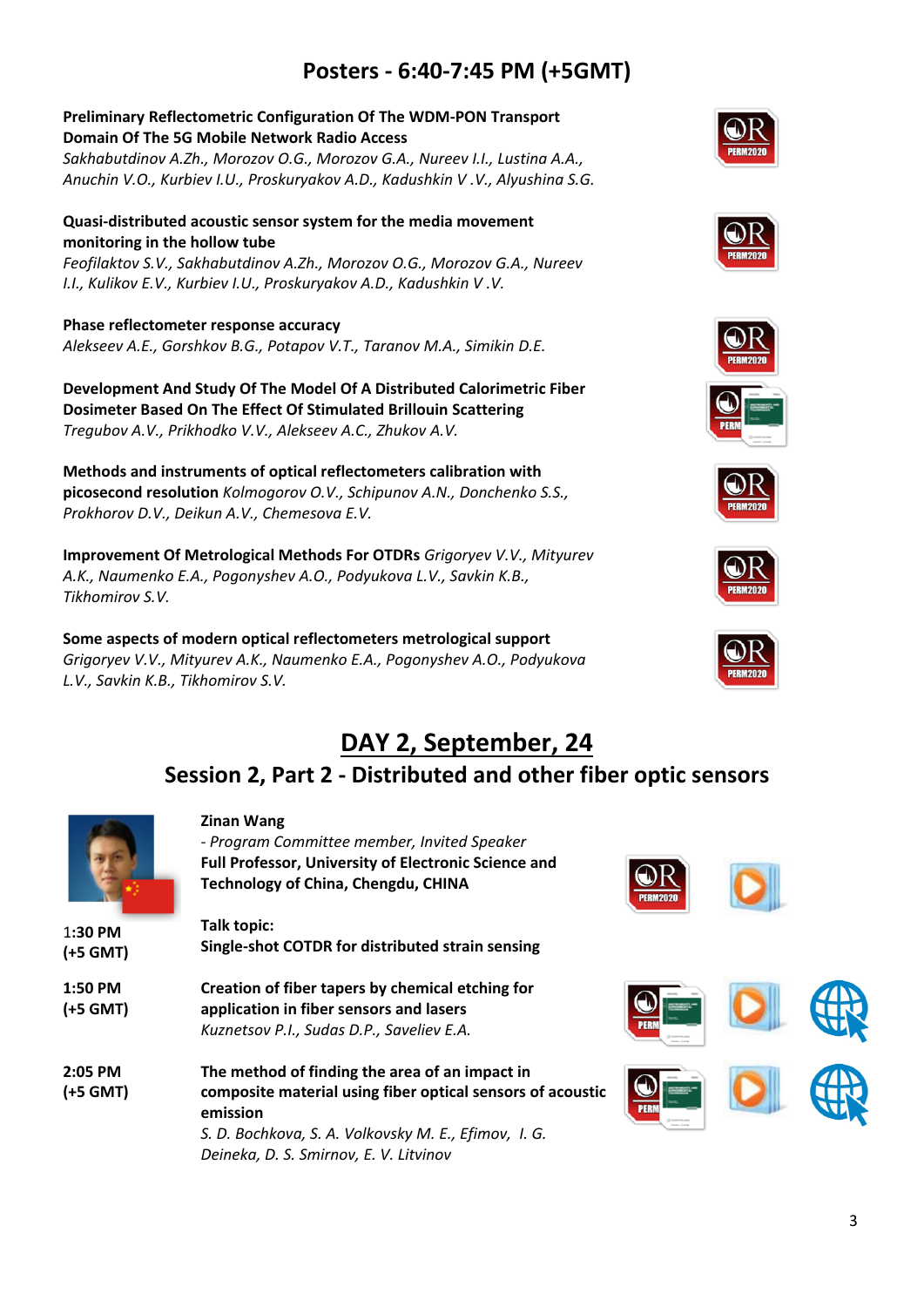**2:25 PM (+5 GMT)** **Improvement of the accuracy characteristics of fiberoptic hydroacoustic sonar towed streamer for marine geophysical exploration and seismic surveys** *Vlasov A.A., Plotnikov M.Yu., Aleinik A.S., Lavrov V.S., Ashirov A.N., Nikitenko A.N., Varlamov A.V., Kikilich N.E.,* 



MACRO **Single** 

**Macrogroup PHOTONICS LOTTERY! \***

*- Invited speaker, Program Committee member*

*Kiselev S.S.*

**Andrei A. Fotiadi**



**2:40 PM (+5 GMT)**





### **Joint session with the International Workshop on Fiber Lasers (Novosibirsk)**



3**:00 PM (+5 GMT)**

| $3:00$ PM<br>(+5 GMT) | Professor, Laboratory Head at Department of<br><b>Electromagnetism and Telecommunications,</b><br>Université de Mons, Mons, BELGIUM<br>Talk topic:<br>Distributed measurements of the vibration spectrum<br>with a coherent reflectometer employing self-injection-<br>locked semiconductor laser as a master oscillator |          |  |
|-----------------------|--------------------------------------------------------------------------------------------------------------------------------------------------------------------------------------------------------------------------------------------------------------------------------------------------------------------------|----------|--|
| 3:30 PM<br>(+5 GMT)   | Vladimir A. Burdin<br>- Program Committee member, Conference Co-Chair<br>Doctor of Engineering, Professor,<br><b>Department Chair (PSUTI, Samara)</b><br>Talk topic:<br><b>Algorithms For Processing Of Backscattering Polarization</b><br><b>Characteristics Based On Prony Decomposition</b>                           | PFRM2N2N |  |
| 3:45 PM<br>(+5 GMT)   | Research on temperature compensation of ultra-high-<br>resolution FBG static strain sensor in crustal deformation<br>observation<br>Huang W.Z., Zhang W.T., Li F.                                                                                                                                                        |          |  |
| $4:00$ PM<br>(+5 GMT) | <b>Field Test Of Broadband Fiber Optic Interferometric</b><br><b>Seismometer With Modulation Depth Feedback Control</b><br>Zhang W.T., Huang W.Z., Wang Y.B., Zhang J.X., Lv B., Yao<br>Y., Li F.                                                                                                                        |          |  |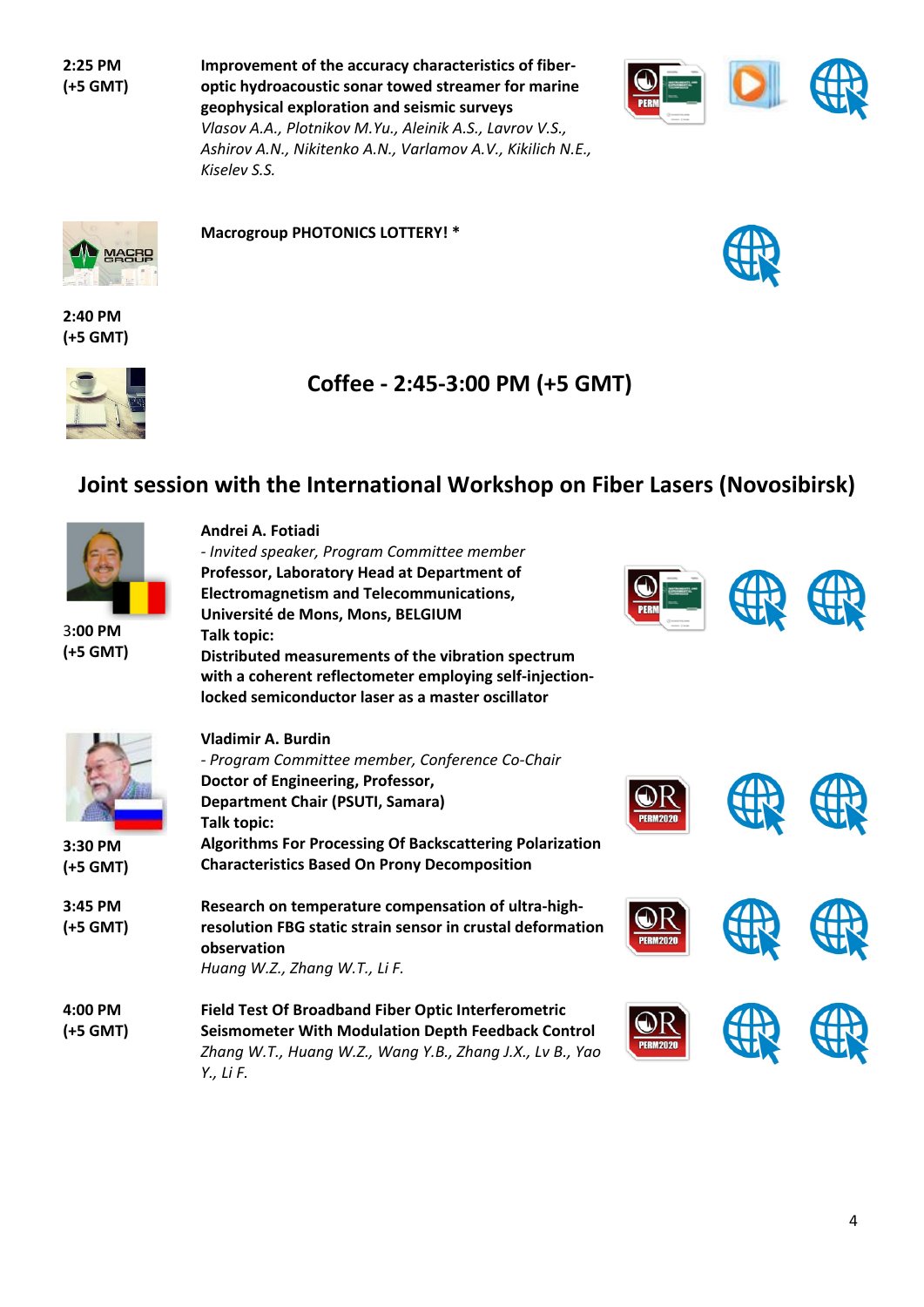## **Posters, Part 2 - 5:15-6:30 PM (+5GMT)**

#### **(Warning! Posters timing could be changed due to the possible changes in the previous Session)**

**Methods of normalizing the response of a phase-sensitive chirpreflectometer** *Yatseev V.A., Butov O.V.*

**The performance of a coherent reflectometer under conditions of strong local exposure to fiber** *D.M. Bengalski, D.R. Kharasov, E.A. Fomiryakov, S.P. Nikitin, O.E. Nanyi, V.N. Treshchikov*

**Development of an Integrated Photonic Interrogator based on an Arrayed Waveguide Grating** *Kazakov I.A., Kontorov S.M., Shipulin A.V., Küppers F.*

**Fiber Optical Sensor For Simultaneous Temperature And Pressure Measurement Using A Fabry-Perot Interferometer And A Fiber Bragg Grating**  *Fadeev K. M., Larionov D. D., Zhikina L. A., Minkin A. M., Shevtsov D. I.*

**Bases Of Information Security Of Physical Channels Of Optical Access Networks** *Gorlov N.I., Bogachkov I.V.*

**A Simple Method Of Localizing Events In A Group Of Optical Fibers Reflectograms At One Elementary Cable Part Of A Fiber-Optical Transmission Line**

*Burdin A.V., Burdin V.A., Delmukhametov O.R., Evtushenko A.S., Zheludkov M.A. , Zaitseva E.S.*

**Investigation of the properties of an all-fiber temperature sensor created using the melting effect**

*Konin Yu.A., Bulatov M.I., Shcherbakova V.A., Garanin A.I. Tokareva Ya.D., Mosheva E.V.*

**Response Of The Phase Reflectometer To Homogeneous Influence** *Alekseev A.E., Gorshkov B.G., Potapov V.T., Simikin D.E., Taranov M.A.*

#### **Evaluation Of The Reflectometric Attenuation Measurements Accuracy Of The Optical Fibers** *Frolov I.V.*

















- Means that the Abstracts in Russian or English were published in OR2020 abstracts book. No Full text have been published.

- Means that the Full Articles in Russian and English were published in Instruments and Scientific Techniques Journal as well as the Abstracts in Russian or English were published in OR2020 abstracts book. The titles in these journals may differ.

- Means that the speaker uses media files for the presentation.